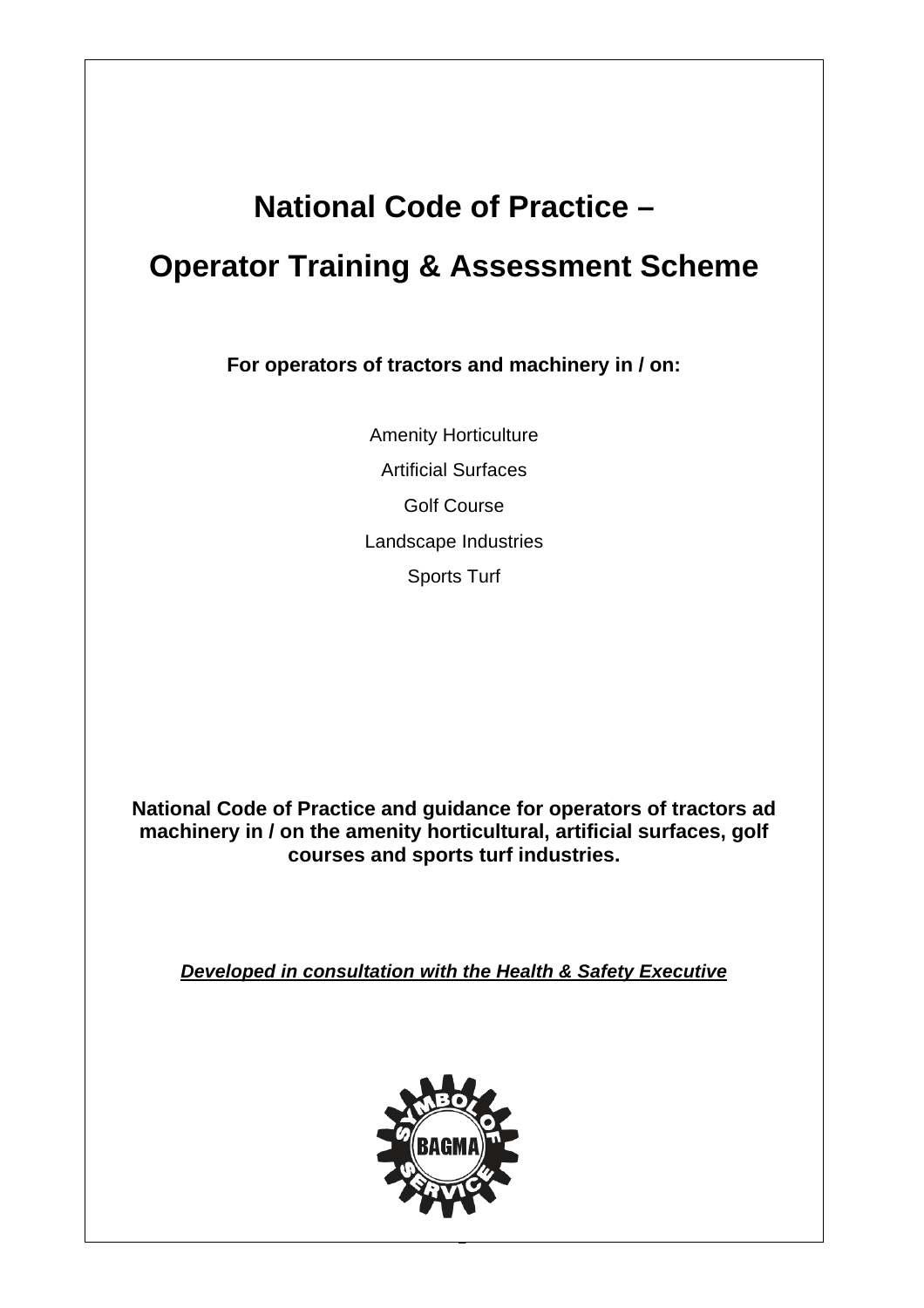## **National Code of Practice Operator Training & Assessment Scheme**

## **National Code of Practice and guidance for operators of tractors and machinery in / on the, amenity horticultural, artificial surfaces, golf courses, landscape and sports turf industries.**

The range of tractors and machinery covered by the National Code of Practice are used in  $\overline{\prime}$  on the following areas:

Amenity Horticulture Artificial Surfaces Golf Course Landscape Industries Sports Turf

#### **Acknowledgements**

The British Agricultural and Garden Machinery Association (BAGMA) gratefully acknowledges the help given by the following organisations in the development of this National Code of Practice.

BIGGA Brophy GTC Health & Safety Executive HSS Groundcare IOG John Deere Ltd Lantra Awards Lantra NTO National Proficiency Test Council Swan Plant Hire Services Textron Turf Products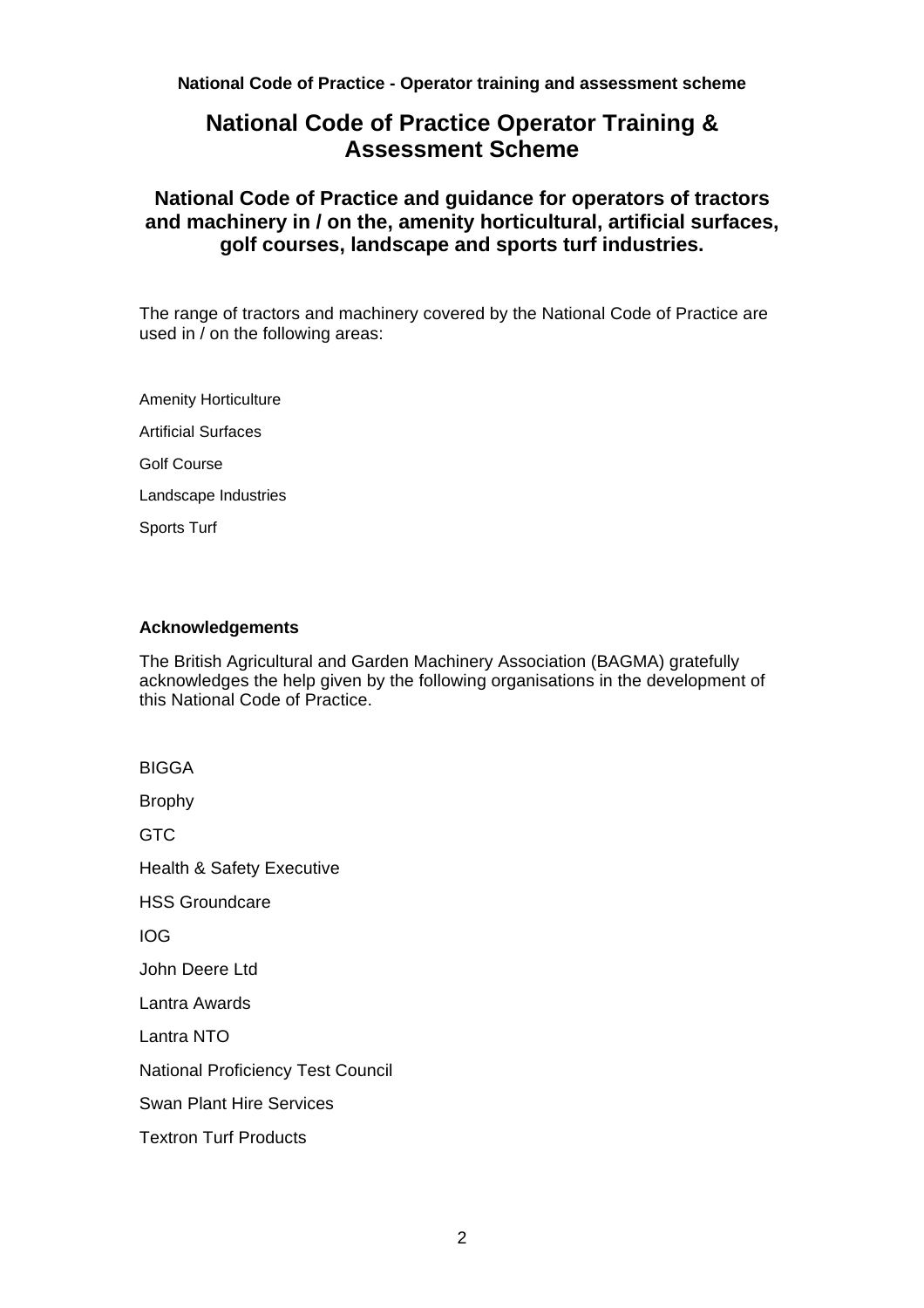## **Preface**

Every year there are about 3000 reportable injuries involving tractors and machinery. These injuries, some fatal, create suffering for those involved and their dependants. They also involve a heavy cost on the employer's business. Even an incident not involving injury may result in costly damage buildings, fittings and goods.

Tractor and machine accidents are frequently associated with lack of suitable and sufficient operator\* training. Such training is an essential first step in reducing damage and injury.

*\*For the purpose of this document an operator is anyone who operates a tractor and/or machine, even as a secondary or occasional part of their job, and is not limited to people specifically designated as tractor and machine operators* 

| <b>Section 1</b> | Installation /<br>Familiarisation<br>training | Instruction on controls and operation of<br>tractors and machinery. (handover /<br>installation procedure)                    |
|------------------|-----------------------------------------------|-------------------------------------------------------------------------------------------------------------------------------|
| <b>Section 2</b> | Operator training                             | Detailed training on the use of tractors and<br>machinery. Instruction is provided by<br>qualified people (Operator Training) |

The training of tractor and machine operators may be divided into two stages:

These stages can be taken quite separately, or they may be combined or integrated depending on the role of the operator. In either case, it is essential that each stage be covered fully, with due regard to the experience, if any, of the trainees and the type or types of tractor or machine they will be expected to operate.

## **Aim of the National Code of Practice**

The aim of the National Code of Practice is to ensure that operators of tractors and machinery are competent to work with tractors and machinery in whatever area of work is undertaken within the boundaries of the manufactures handbook.

There are three levels of training and assessment provision:

- 1) Installation / Familiarisation Training
- 2) Integrated Training and Assessment
- 3) Separate Training and Assessment.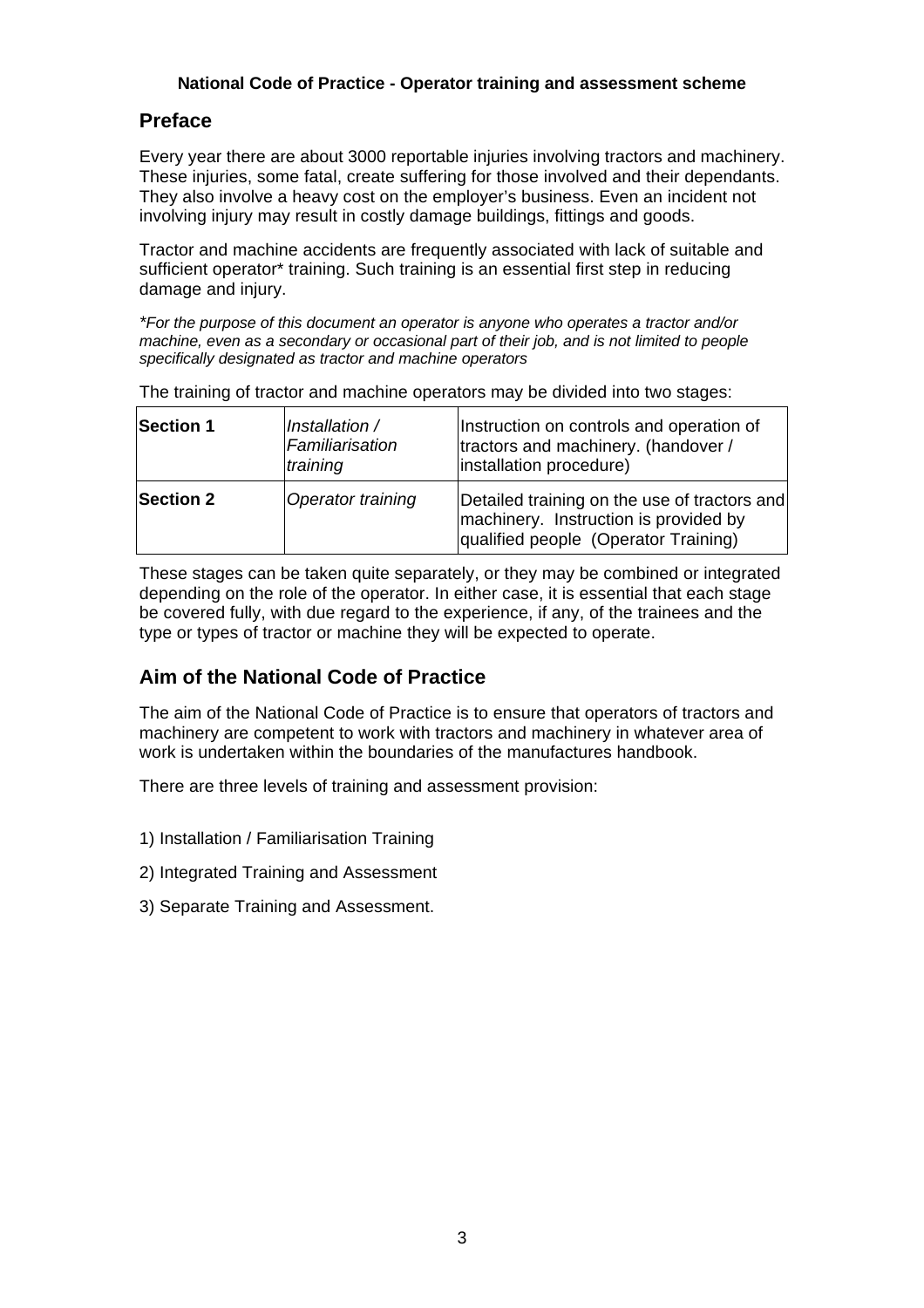#### **1) Installation / Familiarisation Training**

This procedure is to be followed when any type of machine is delivered to a new owner. A range of basic instructions will be issued when the supplying company installs the machine

The basic safe operation of a machine will be highlighted to the operator. It is recommended that **Section 3 Operator Training** be undertaken by all before the machine is installed.

The Installation / Familiarisation Course is a non assessed course. The person handing the machine should have relevant knowledge of the machine and its operation, i.e attended a suppliers training course on the technical detail of the product. No formal training qualifications are required.

#### **2) Operator training – Integrated Training & Assessment**

This should be undertaken by operators who regularly use and operate tractors and machinery for work purposes. This training should be taken by all operators of all machines. The installation / familiarisation training will account for the individual types of machines each operator is using on a daily basis.

Integrated Training & Assessment is when an operator is trained and assessment by the same person during a training event.

Any instruction given should be completed by persons who have the relevant experience and qualifications to deliver, train and assess operators on the relevant tractor or machine.

#### **3) Operator Training – Separate Training & Assessment**

This should be undertaken by operators who regularly use and operate tractors and machinery for work purposes. In this instance the training course and assessment is carried out separately at different times and by different people. One person cannot train and assess the same operator.

Separate assessment is taken once an operator is satisfied that the assessment criteria can be fulfilled. A separate training course maybe undertaken before the assessment. The National Proficiency Test Council provide assessment mechanisms for a wide range of machinery used in the , amenity horticultural, artificial surfaces, golf courses and sports turf industries.

#### **For all sections:**

To comply with their duties under the *Provision and Use of Work Equipment Regulations 1998* and general duties under the Health and Safety at Work Act 1974 employers must ensure that all operators they employ, both new and existing, are adequately trained and, when necessary, provide for their additional or refresher training.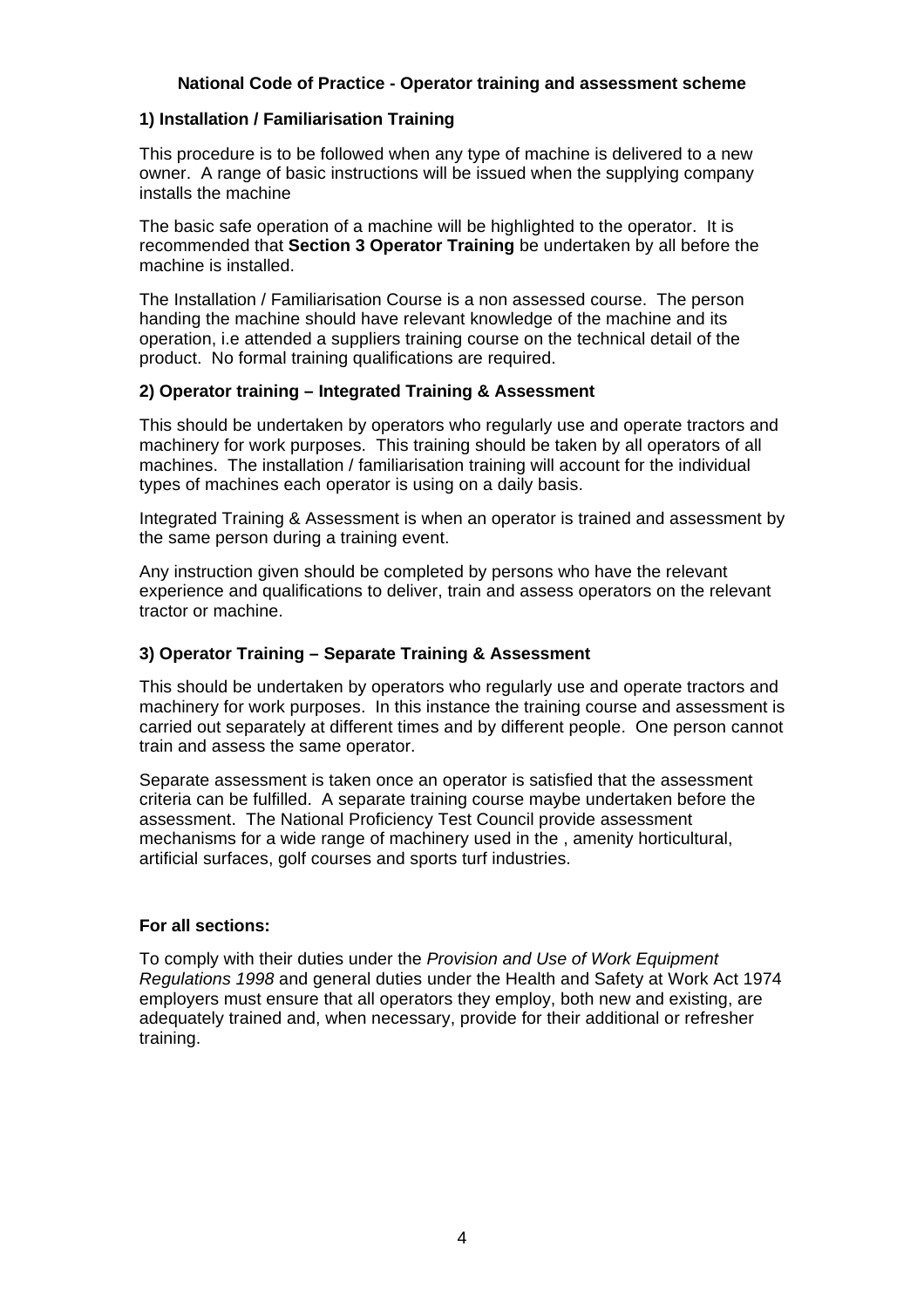#### **Overview**

The National Code of Practice (COP) and guidance relate to all types of Tractors and Machines.

Anyone driving a tractor or machine on the public highway must comply with the appropriate road traffic legislation.

The COP and guidance have been agreed by the Health and Safety Executive following widespread consultation. They give practical advice to help employers meet their legal obligations under the Provision and Use of Work Equipment Regulations 1998 to ensure that all operators receive adequate training for purposes of health and safety.

For convenience, any text from the Regulations is included in *italic* type.

#### **Example of the Record of Machine Familiarisation / Installation Training**

| The following 20-point check has been carried out before handover to the following operator(s) on the<br>machine(s) listed below in accordance with the Code of Practice - Operator Training & Assessment 2001. |                                                                                                                                                                                     |                    |                                                 |  |  |
|-----------------------------------------------------------------------------------------------------------------------------------------------------------------------------------------------------------------|-------------------------------------------------------------------------------------------------------------------------------------------------------------------------------------|--------------------|-------------------------------------------------|--|--|
|                                                                                                                                                                                                                 |                                                                                                                                                                                     |                    |                                                 |  |  |
|                                                                                                                                                                                                                 | A full relevant operator-training course should be undertaken before using the machine listed below.                                                                                |                    |                                                 |  |  |
| 1.                                                                                                                                                                                                              | Pre start checks                                                                                                                                                                    | 11.                | <b>Safety Guards</b>                            |  |  |
| 2.                                                                                                                                                                                                              | Starting & Stopping procedures                                                                                                                                                      | 12.                | Seat fixing and adjustment                      |  |  |
| 3.<br>4.                                                                                                                                                                                                        | Hand Brake and Brake operation<br>Safe stop procedure                                                                                                                               | 13.<br>14.         | Personal protective equipment                   |  |  |
| 5.                                                                                                                                                                                                              | Levers and controls                                                                                                                                                                 | 15.                | Safety signs and lights<br>Procedures on slopes |  |  |
| 6.                                                                                                                                                                                                              | Lights, Reflectors, Indicators &                                                                                                                                                    | 16.                | Safety interlock procedures                     |  |  |
|                                                                                                                                                                                                                 | <b>Flashing Beacons</b>                                                                                                                                                             | 17.                | Safe systems of work                            |  |  |
| 7.<br>8.                                                                                                                                                                                                        | Machine adjustment & Maintenance                                                                                                                                                    | 18.                | Operator Manual Awareness                       |  |  |
| 9.                                                                                                                                                                                                              | Warning devices<br>Tyre condition and wheel fixings                                                                                                                                 | 19.<br>20.         | Operator responsibilities                       |  |  |
| 10.                                                                                                                                                                                                             | Steering mechanisms                                                                                                                                                                 |                    | Vibration & noise levels                        |  |  |
|                                                                                                                                                                                                                 | has received installation / familiarisation training on                                                                                                                             |                    |                                                 |  |  |
|                                                                                                                                                                                                                 |                                                                                                                                                                                     |                    |                                                 |  |  |
|                                                                                                                                                                                                                 |                                                                                                                                                                                     |                    |                                                 |  |  |
|                                                                                                                                                                                                                 |                                                                                                                                                                                     |                    |                                                 |  |  |
|                                                                                                                                                                                                                 | I have received installation / familiarisation training on the above machine and all 20 points have been fully<br>explained to me. I have been made aware of the operator's manual. |                    |                                                 |  |  |
| Operators name:                                                                                                                                                                                                 |                                                                                                                                                                                     | Signature:         |                                                 |  |  |
|                                                                                                                                                                                                                 | Skills ID Card Number:                                                                                                                                                              | Installation Date: |                                                 |  |  |
|                                                                                                                                                                                                                 | Installation trainers name:                                                                                                                                                         | Signature:         |                                                 |  |  |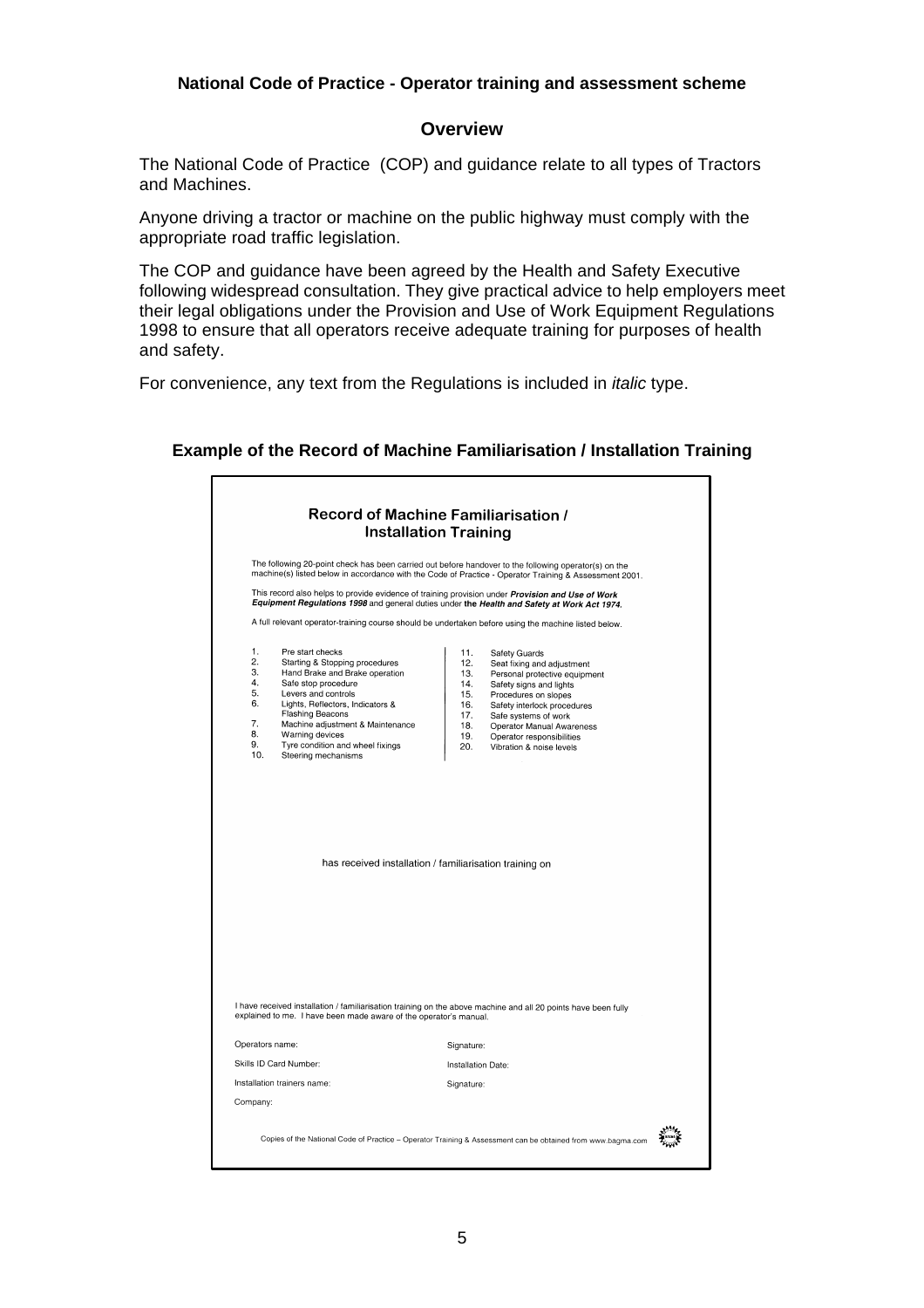## **Section 1 The Code of Practice – Tractor and Machine Operator Training**

## **National Code of Practice Introduction**

**1.** This National Code of Practice (COP) relates to the provision of basic training for tractor and machine operators. It has been produced in consultation with representatives of The British and Garden Machinery Association, Institute of Groundsmanship, Lantra NTO, HSE and National Proficiency Test Council, BIGGA, GTC.

## **What is covered?**

**2.** The COP covers Tractors and Machinery used in any public places, on or off road. The purpose of this coverage is to include all types of tractors and machinery having similar training requirements and to which the advice can reasonably be applied.

## **Applicable Legislation**

#### **Regulation**

- **3.** Regulation 9 of the Provision and Use of Work Equipment Regulations 1998 (PUWER) requires that:
- *1) Every employer shall ensure that all persons who use work equipment have received adequate training for purposes of health and safety, including training in the methods which may be adopted when using the work equipment, any risks which such use may entail and precautions to be taken.*
- 2) *Every employer shall ensure that any of his employees who supervises or manages the use of work equipment has received adequate training for purposes of health and safety, including training in the methods which may be adopted when using the work equipment, any risks which such use may entail and precautions to be taken.'*
- 3) *Regulation 3 of PUWER 1998 extends the requirements of the Regulations to apply to the self employed and those who have control (to the extent that their control allows) of work equipment, people at work who use, supervise or manage the use of work equipment, or the way in which work equipment is used at work.*

## **Obligation to provide basic training**

**4.** Employers should not allow anyone to operate, even on a very occasional basis, tractor or machines within the scope of this COP who have not satisfactorily completed basic training and assessment as described in this COP, except for those undergoing such training under adequate supervision or employed by a dealer or service department involved in the maintenance of tractors and machinery. They should have completed at least the installation training course.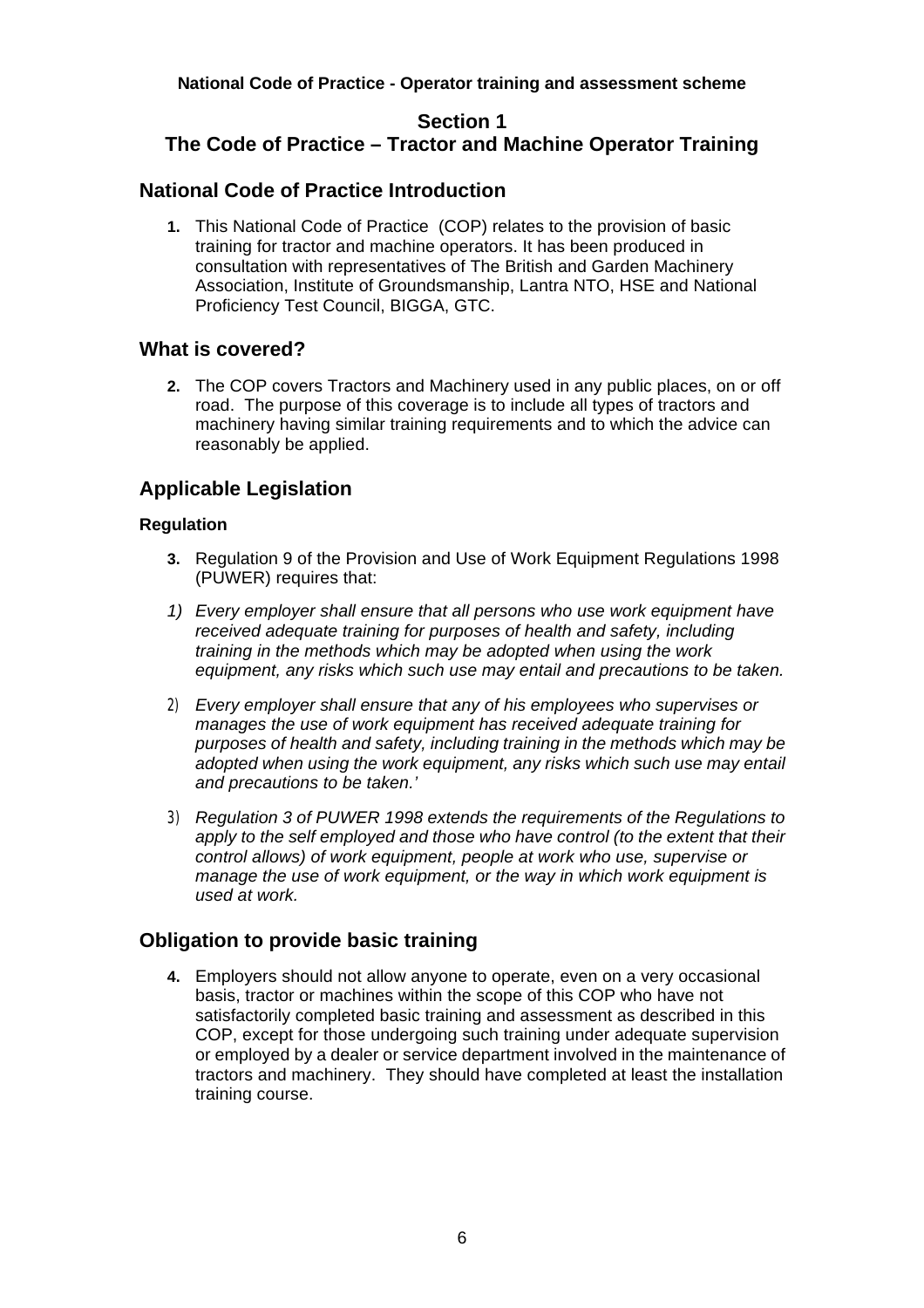#### **Selection of instructors**

**5.** When arranging for training, employers should satisfy themselves that it is in accordance with this COP. Operator training should only be carried out by instructors who have themselves undergone appropriate training in instructional techniques and skills' assessment. They should give instruction only on the types of tractors and machinery for which they have been trained and successfully assessed as operators. Instructors also need sufficient industrial experience to enable them to put their instruction in context and an adequate knowledge of the working environment in which the trainee will be expected to operate.

Membership of the Lantra Professional Register or other such registers provides adequate recognition of training delivery methods.

#### **Training area and facilities**

- **6.** Operator, Installation or specialist training may be given at a suitable training centre or venue, or on an employer's premises. Where practicable, training areas should be sheltered from adverse weather conditions.
- **7.** Operator training needs to be carried out off the job. Even when conducted on an employer's premises this means that the instructor and trainees, together with the tractors and machinery, should be wholly concerned with training, kept away from normal commercial operations, and not be diverted to other activities while training is in progress. Tractors and machinery used for training must be in good mechanical condition, properly maintained (taking into account manufacturers' recommendations), conform to all legal requirements and be suitable for the particular uses to which they will be put.
- **8.** Suitable manoeuvring area should be provided and appropriately marked. While training is in progress access to this area should be restricted to the instructor and trainees. The area will need to include facilities for simulating the manoeuvring space likely to be encountered in the workplace, including slopes.
- **9.** A training room or other suitable accommodation, together with appropriate training aids (eg projectors, models) should be made available to enable the instructor to cover, under reasonable conditions, the principles of tractor and machine operation.

#### **Training structure and content**

- **10.** All instructors should have adequate experience of the product there are providing. Membership of recognised registers, such as the Lantra Professional Register ensures minimum experience levels and continued training of instructors. Appendix 4 outlines the minimum requirements for instructors of the training courses
- **11.** Training should be largely practical in nature and of sufficient length to enable trainees to acquire the basic skills and knowledge required for safe operation, including knowledge of the risks arising from tractor and machine operations. It should not be altered to suit immediate operational or production needs.
- **12.** The ratio of trainees to instructors needs to allow each trainee adequate time to practise operating the tractor or machine under close supervision and to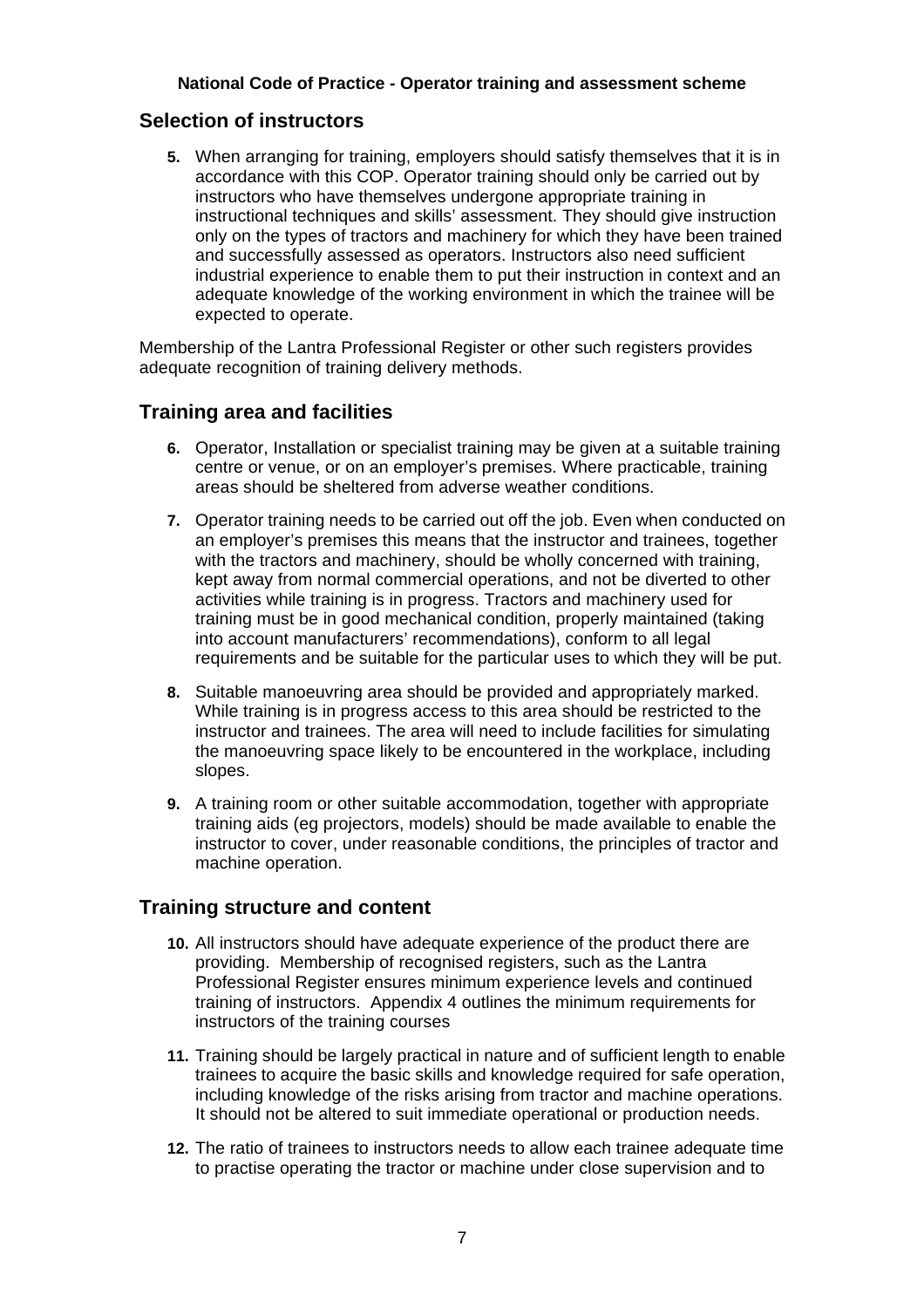prepare for the practical tests. For **installation training** a ratio of 1 trainer to 30 students in a classroom style presentation would be acceptable. whereas **operator training** a maximum ratio of 1 instructor to 6 trainees would be suggested with training and assessment.

- **13.** Training should follow a carefully devised programme which ensures that each stage is introduced in an appropriate sequence, building on what has gone before, and allowing adequate time for learning and practice before the next stage is tackled. Easier skills should be dealt with before progressing to more difficult operations. At each stage the instructor will need to explain and demonstrate safe operation, which should then be practised by the trainees under direct supervision.
- **14.** Basic training should be given on all the types of tractors and/or machinery that operators will or could be required to use in their work. If the operator is subsequently required to operate another type of tractor or machine, practical conversion training will be required. Employers should also consider the need for conversion training where the tractor and / or machine type does not change, but the size alters significantly.
- **15.** The course content will depend upon the tractor and machine operations the trainee will be expected to carry out. The objectives of an installation course, some of which are listed in Appendix 1, need to be tailored to fit all the tractor and machine operations to be undertaken by the operator.

#### **Assessment**

- **16.** The instructor should assess a trainee's progress continuously to ensure that the required standards are achieved at each stage of basic training. Formal External Assessment can be carried out upon completion of the training course or an integrated training and assessment route maybe chosen. For N/SVQ purposes separate assessment should be carried out.**Records**
- **17.** Employers, or a independent third party, need to keep a record for each employee who has received training and / or assessment at whatever level.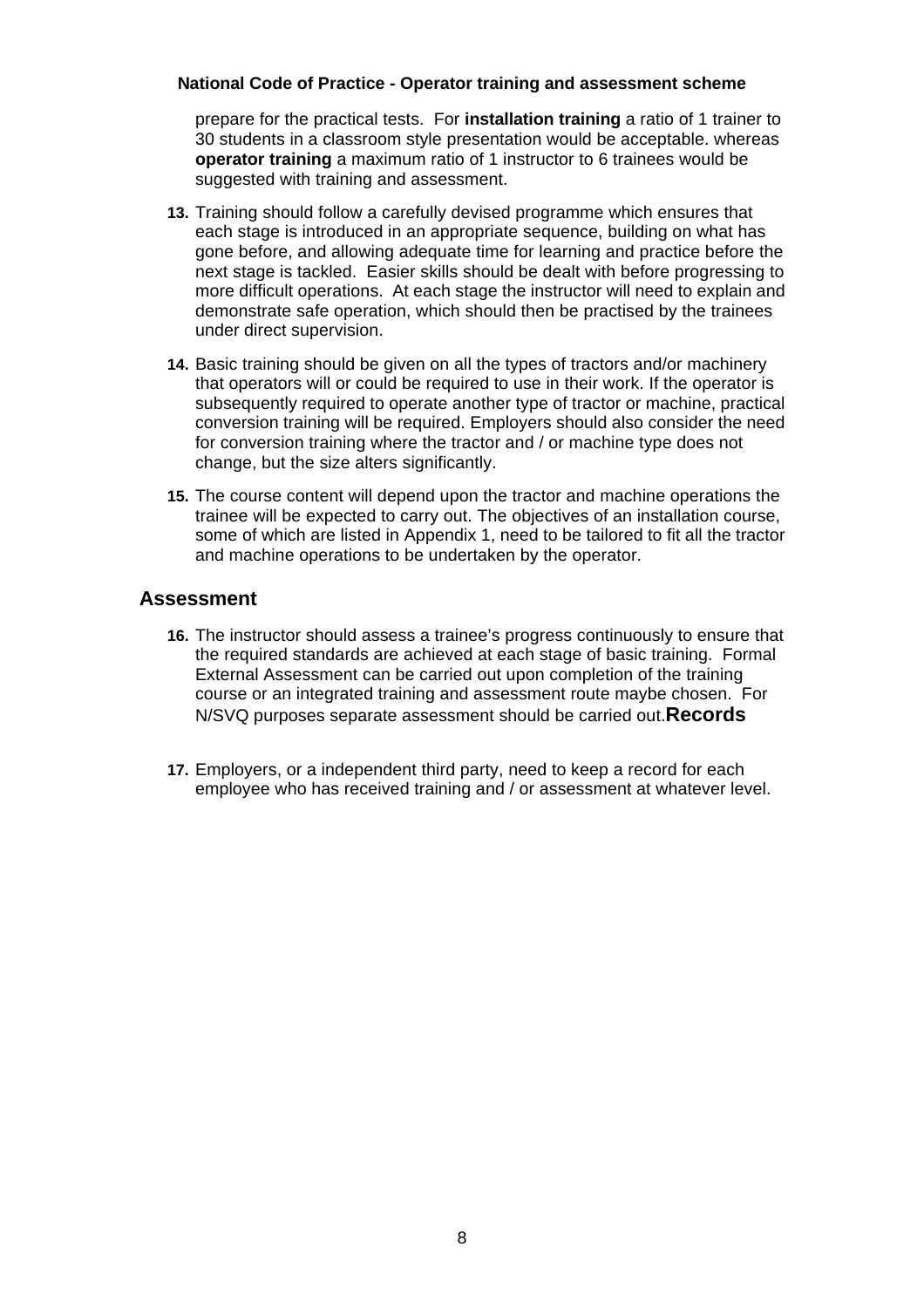## **Section 2 - Guidance on General Aspects of training**

## **Introduction**

- **18.** The employer's duty under the Provision and Use of Work Equipment Regulations 1998 to provide training extends to operators of all other types of tractor or machine. The advice given in the COP and guidance can be used as an indication of the standard of training to provide for all types of tractor and machine. The guidance can be of help not only to employers, but also to organisations offering training for operators and instructors, and to tractor and machine suppliers.
- **19.** Safe operation of any tractor or machinery requires proper training. It is quite wrong to assume that because employees hold a licence to drive, say, a motor vehicle on the public roads, they also have the skills necessary to operate a tractor or wheeled vehicle.
- **20.** Employers are responsible for ensuring that adequate training is provided for their employees. Employers should satisfy themselves that any training given covers all aspects of the work to be undertaken and takes account of this guidance, and in the case of basic training, is at least to the standard of the COP. Self-employed tractor and machine operators also have responsibilities under the Provision and Use of Work Equipment Regulations 1998 to ensure they undergo the same type of training, achieving the same standard, as employers are required to provide to their employees.
- **21.** Employers also have a continuing responsibility to provide adequate supervision and it is therefore essential that supervisors themselves have sufficient training and knowledge to recognise safe and unsafe practices. This does not mean that supervisors need full operator training, but they do need to understand the risks involved, and the means of avoiding or counteracting them. Training in health and safety management, risk assessment and safe systems of work should be considered.
- **22.** Employers should ensure that employees (eg lorry drivers, maintenance or service technicians) who use the tractor or machine on other people's premises are trained to do so and meet the requirements of the specialist training requirements and are able to demonstrate this, this will be covered by the Installation Training guidance procedure., and that information to this effect is made available to controllers of those premises. Information provided could be documentation on an individual basis or written assurance that all their employees who will visit the site and be expected to operate tractors or machinery are trained and competent to do so. Employers should use this information to satisfy themselves, before allowing use of tractors and machinery, that visitors have been adequately trained to safely operate the lift tractor or machine(s) to be used.
- **23.** Employers who do not control worksites where their employees may operate tractors and machinery and those who do control such sites need to coordinate their efforts and co-operate to ensure that only people trained as described in the COP and guidance are allowed to operate tractors and machines. Such co-ordination and co-operation is equally important on multioccupied sites, such as business parks and markets where tractors and machines may be shared. The responsibility of those who control worksites to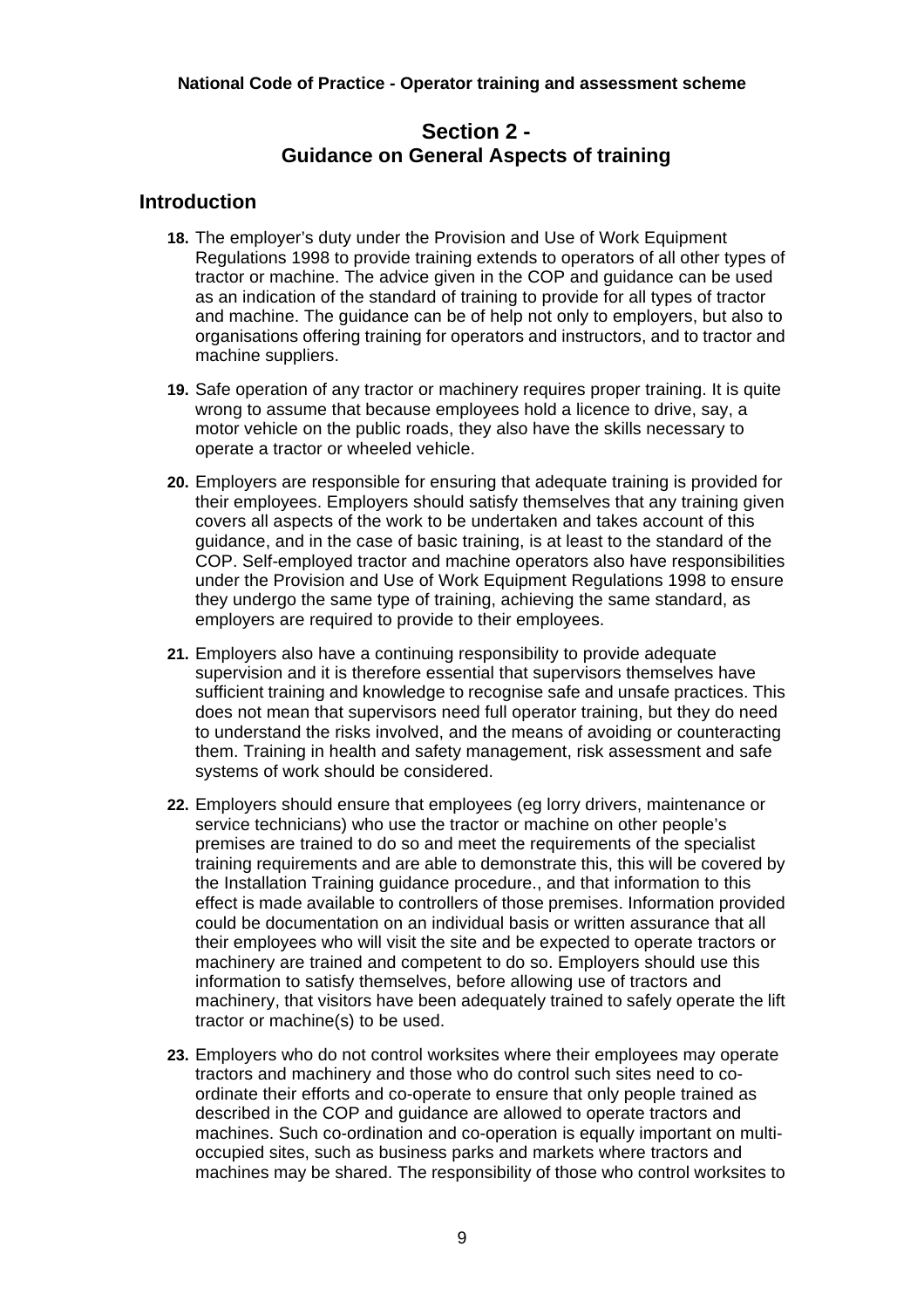ensure that the workplace is safe in no way detracts from the employer's duty to ensure that their own employees are adequately trained.

**24.** Employees also have responsibilities*.* **Section 7 of the Health and Safety at Work etc Act 1974** requires them to take reasonable care for their own health and safety and that of other people. They must also co-operate with their employers to assist them in complying with their statutory duties. **Section 8 of the Health and Safety at Work etc Act 1974** requires that employees should not interfere with or misuse anything provided in the interests of health, safety or welfare under health and safety legislation.

## **Selection of people for training**

- **25.** Employers should select potential tractor and machine operators carefully. Those selected for training need to have the ability to do the job in a responsible manner and the potential to become competent operators. Young persons (under 18 years of age) are often exposed to risks to their health and safety when using work equipment as a consequence of their immaturity, lack of experience or absence of awareness of existing or potential risks. Therefore, such young people should not be allowed to operate lift tractor or machines without adequate supervision unless they have the necessary competence and maturity, as well as having successfully completed appropriate training. For more information see **The Health and Safety (Young Persons) Regulations 1997 (SI 1997 No 135)** which applies to young workers aged under 18 years and Young people at work - A guide for employers which gives guidance on the Regulations. Children under minimum school leaving age should never operate tractors and / or machinery.
- **26.** Those selected should have the necessary level of physical and mental fitness and learning ability for the task. People with disabilities may well be able to work safely with tractors and machinery. In cases where a disability is potentially relevant to the safe operation of lift tractor or machines, employers should seek medical advice on a case by case basis. The Disability Discrimination Act 1995 may apply. For an explanation of employers' duties under this Act see the Department for Education and Employment's Code of Practice (details in Further reading section). Further information on medical considerations is given in HSE's booklet HSG6 Safety in working with lift tractor or machines (see Further reading section).
- **27.** Where employees claim to be trained and experienced, employers should insist upon evidence. Employers need to satisfy themselves that the training, experience and ability is in fact sufficient and relevant to the lift tractor or machines and handling attachments to be used. Where evidence, such as a training certificate, is not available, employers will need to arrange assessment of the person's competence and provide any training which the assessment indicates is necessary before allowing the employee to operate a tractor or machine.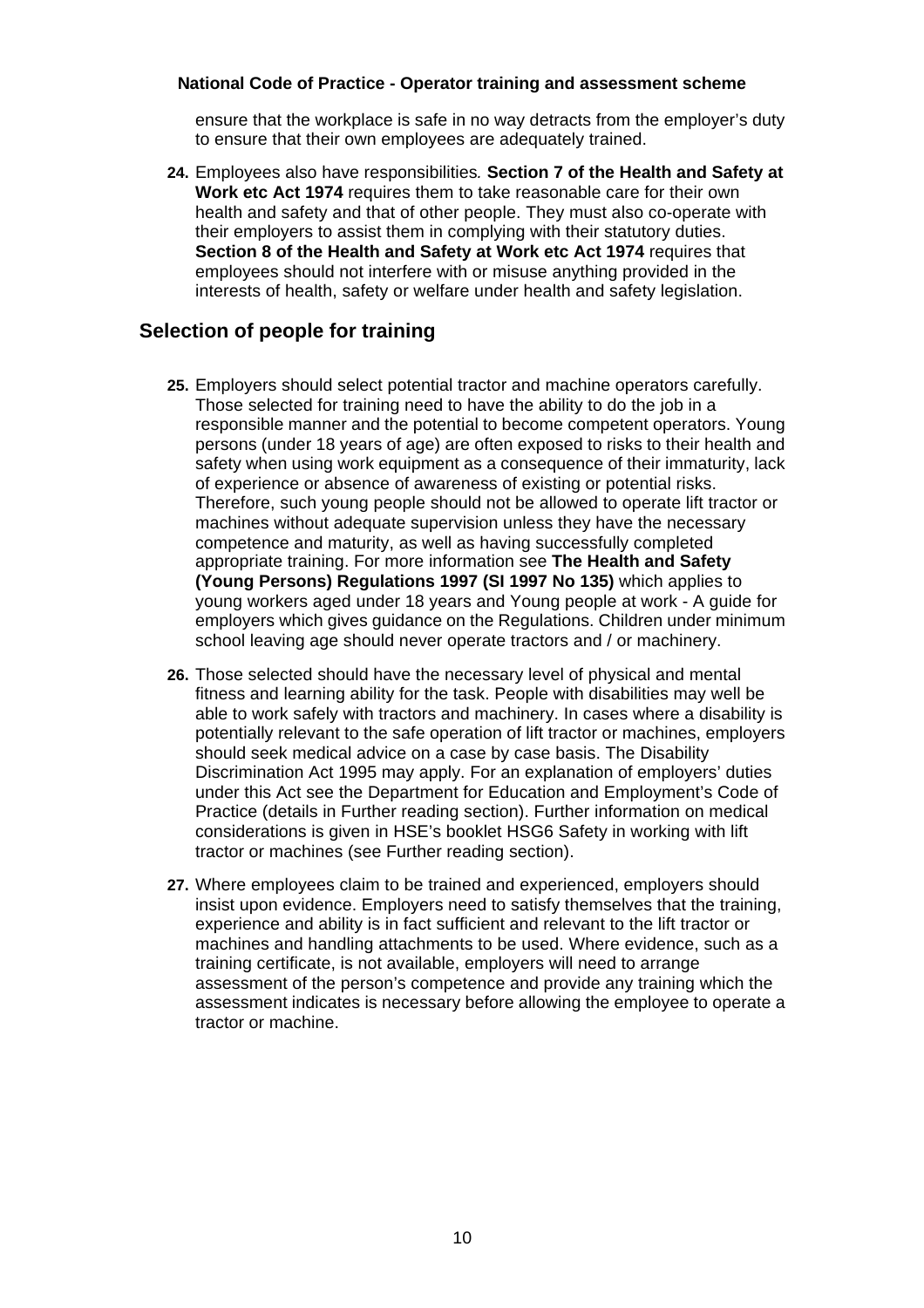## **Section 3 - Operator Training**

**28.** The training of operators should ideally include the two stages of training:

| <b>Section 1</b> | Installation /<br>Familiarisation<br>training | Instruction on controls and operation of<br>tractors and machinery. (handover /<br>installation procedure)                    |
|------------------|-----------------------------------------------|-------------------------------------------------------------------------------------------------------------------------------|
| <b>Section 2</b> | Operator training                             | Detailed training on the use of tractors and<br>machinery. Instruction is provided by<br>qualified people (Operator Training) |

## **Installation / Familiarisation training**

- **29.** Before any machine is installed or delivered to a customer, the operator should have completed an approved operator training course on the relevant machine. The Installation / Familiarisation course is designed to update the operator on specific tractor or machine specific items.
- **30.** Installation training needs to cover the operational controls and procedures of a tractor or machinery, including the risks arising from tractor and machine operation. to update competent operators who, should have already received a recognised training and / or assessment course.,
- **31.** Length of training may vary depending on the objectives to be covered, the trainee/instructor ratio and the ability and previous experience of the trainees. In all cases, the time devoted to training needs to be sufficient to ensure that the installation training objectives can be achieved.
- **32.** Operators with some experience of tractors or machines or relevant experience of similar vehicles may need less extensive training than those with no experience. However, the value of such experience should not be overestimated. An operator with Operator Training on one type of tractor or machine cannot safely operate others, for which they have not been trained.
- **33.** Given the wide range of tractor or machines, operator experience and company requirements, some training organisations will arrange for a basic course to be tailored to meet a client's requirements. A short Installation / Familiarisation course should be undertaken before an operator is allowed to use a new type of machine.
- **34.** The ratio of trainee: instructor: tractor or machine should enable the instructor to demonstrate each part of the practical training and the trainee to obtain adequate hands-on experience. A maximum level of 1 instructor to 30 trainees in a classroom course is recommended
- **35.** The Installation Course is a non-assessed course.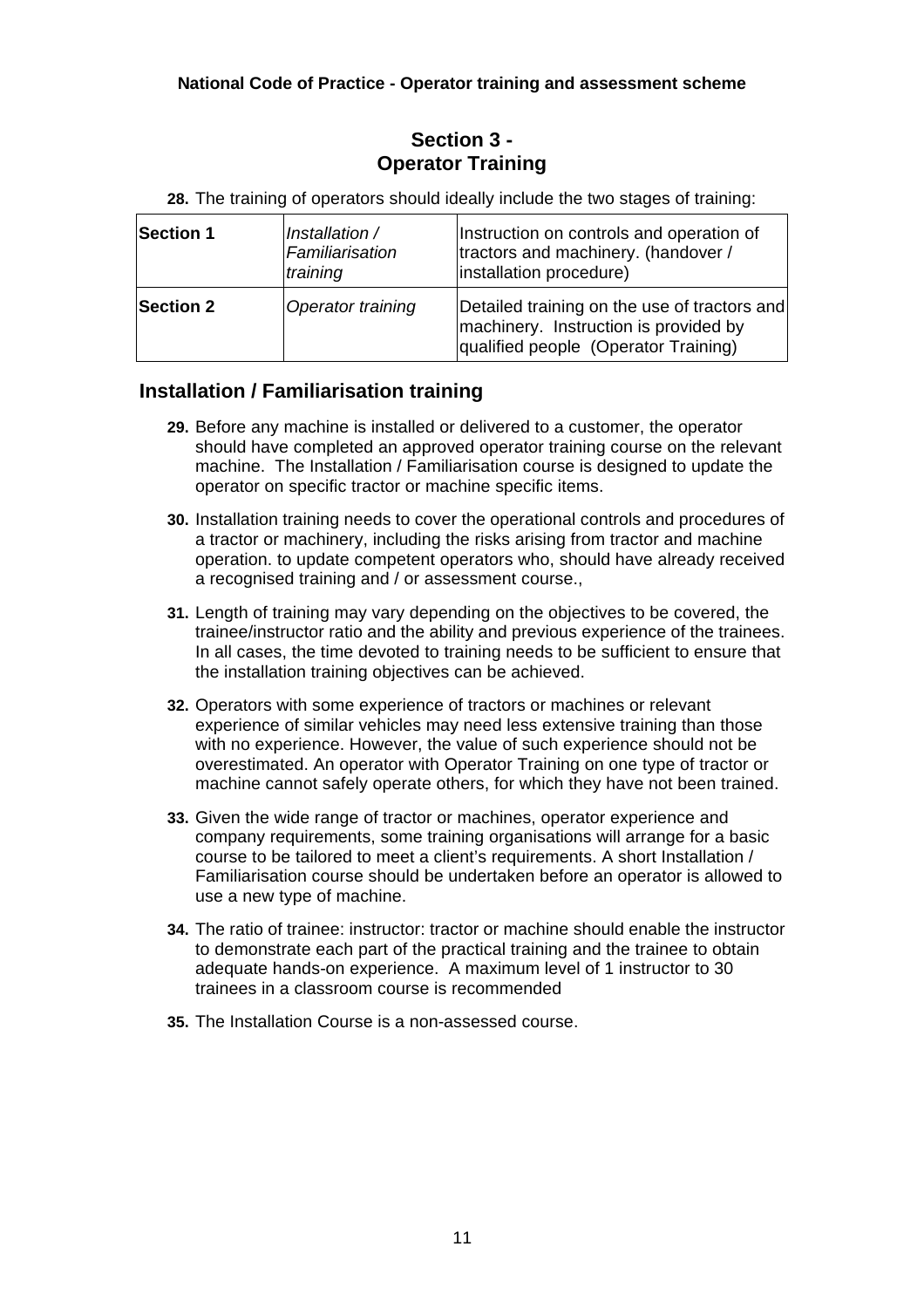## **Operator training**

- **36.** Operator training should take place before the installation / familiarisation course. The trainee: instructor: tractor or machine ratio for operator is 1 instructor to a maximum of 6 trainees.
- **37.** The Operator Training Course is a lead into either integrated assessment or separate assessment.
- **38.** Operator training will be tailored to the employer's special needs and include, where appropriate:
- a) knowledge of the operating principles and controls of the tractor or machine to be used. Routine inspection of the tractor or machine in accordance with the operator's handbook or instructions issued by the manufacturer need to be covered, in so far as they may reasonably be carried out by the operator. This should be repeated whenever the design of tractor or machine is changed;
- b) use of the tractor or machine in conditions that the operator will meet at work, e.g. confined areas; slopes; rough terrain and bad weather conditions;
- c) training in the workplace to be undertaken,

## **Authorisation, records and certificates**

- **39.** Following satisfactory completion of training, the employee should be given written authorisation to operate the type or types of tractor or machine for which all three elements of training have been successfully completed. Authorisations may be issued on an individual basis and/or recorded centrally by the employer. Authorisations should state the operator's name, the date of authorisation, the tractor or machines to which they relate and any special conditions, such as area limitations. Employers should not allow personnel to operate tractor or machines on any premises without authorisation (except in the case of a trainee under close supervision). Employers will also need to ensure that they are satisfied with the continuing competence of authorised operators.
- **40.** Employers should keep adequate records for each employee who has satisfactorily completed any stage of tractor and machine training.
- **41.** A recognised central database of trainees and their achievement record is an acceptable and recognised method of achievement storage on behalf of the trainee.

#### **Further operator training and monitoring of standards**

**42.** There is no specific requirement to provide refresher training after set intervals, but even trained and experienced tractor and machine operators need to be re-assessed from time to time to ensure that they continue to operate lift tractor or machines safely.

This assessment, which should form part of a firm's normal monitoring procedure and be formally time-tabled to ensure that it is done at reasonable intervals, will indicate whether any further training is needed. In addition to routine safety monitoring, re-assessment might be appropriate where operators have not used tractor or machines for some time, are occasional users, appear to have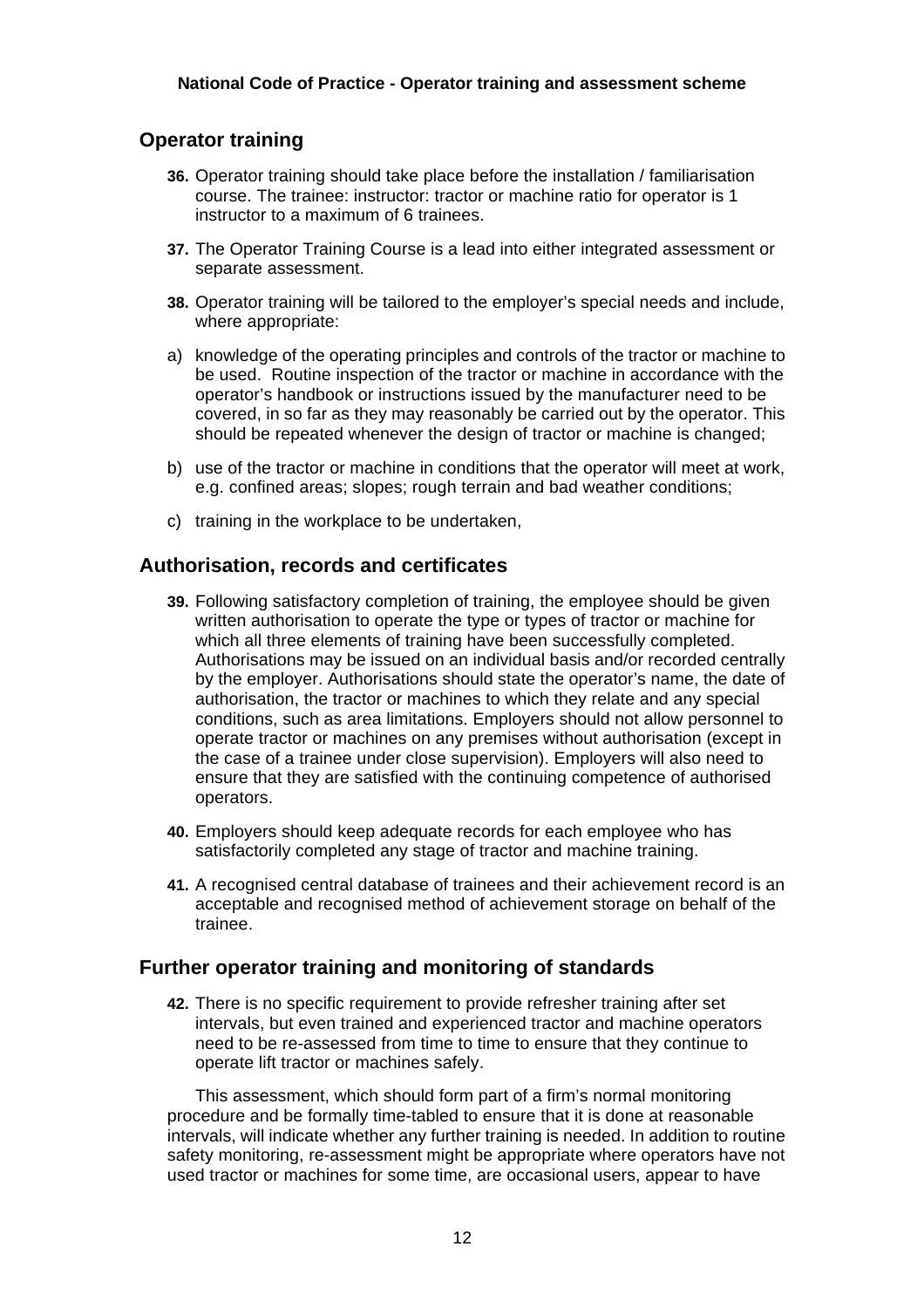developed unsafe working practices, have had an accident or near miss, or there is a change in their working practices or environment.

- **43.** To enable operators to extend the range of tractor or machines they are qualified to drive, may also be appropriate and is widely available an Operators course for each of the machines being operated should be undertaken.
- **44.** Training will not in itself ensure the competence of individuals: this will develop with experience and should be monitored. Continued supervision will be necessary to ensure that good standards of operation are maintained.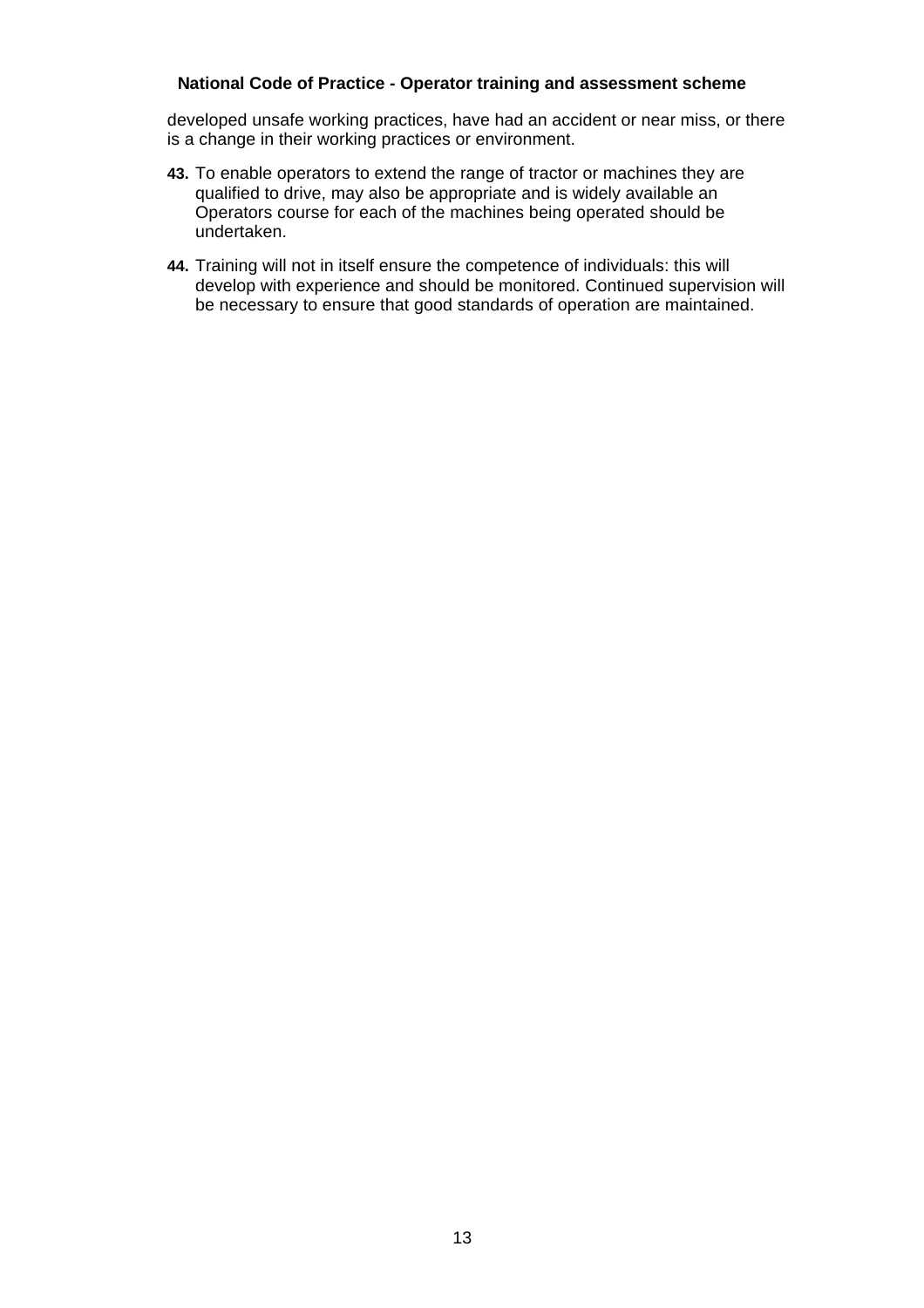## **Section 4 - Instructor selection and training**

**45.** Successful training depends on the competence of instructors. They should be asked to supply evidence of their training and post-training experience on the type of tractor or machine to be used, both as instructor and operator, and their knowledge of and familiarity with conditions in the industry where trainees will work. This will include expertise in any requirements peculiar to the operation of the tractor or machine(s) and in the work trainees will be expected to undertake. Since training is largely accomplished through demonstration followed by supervised practice, it is essential that each demonstration by the instructor is a model, free from technical errors and misjudgements. Instructors must also be able to make effective use of instructional techniques in both the working and classroom environment.

## **Good instructors should:**

- a) have the ability to adapt their approach to suit the needs of different trainees;
- b) be able to communicate effectively;
- c) be able to lead and control; and
- d) keep their own training and experience as instructors up to date, especially if not training regularly.
- **46.** An example of an instructional techniques training programme is in Appendix 6. Instructors need to be re-assessed periodically as appropriate. Such reassessment is particularly important if instructors have not done any training for some time. Advice on instructor training can be obtained from the bodies listed in Appendix 5.
- **47.** Re-assessment will not be needed where the instructors belong to a recognised Continuous Professional Development (CPD) which monitors product updates on a continual basis.

#### **Further information**

**48.** The Further reading section lists additional sources of information on tractor and machine training and related subjects.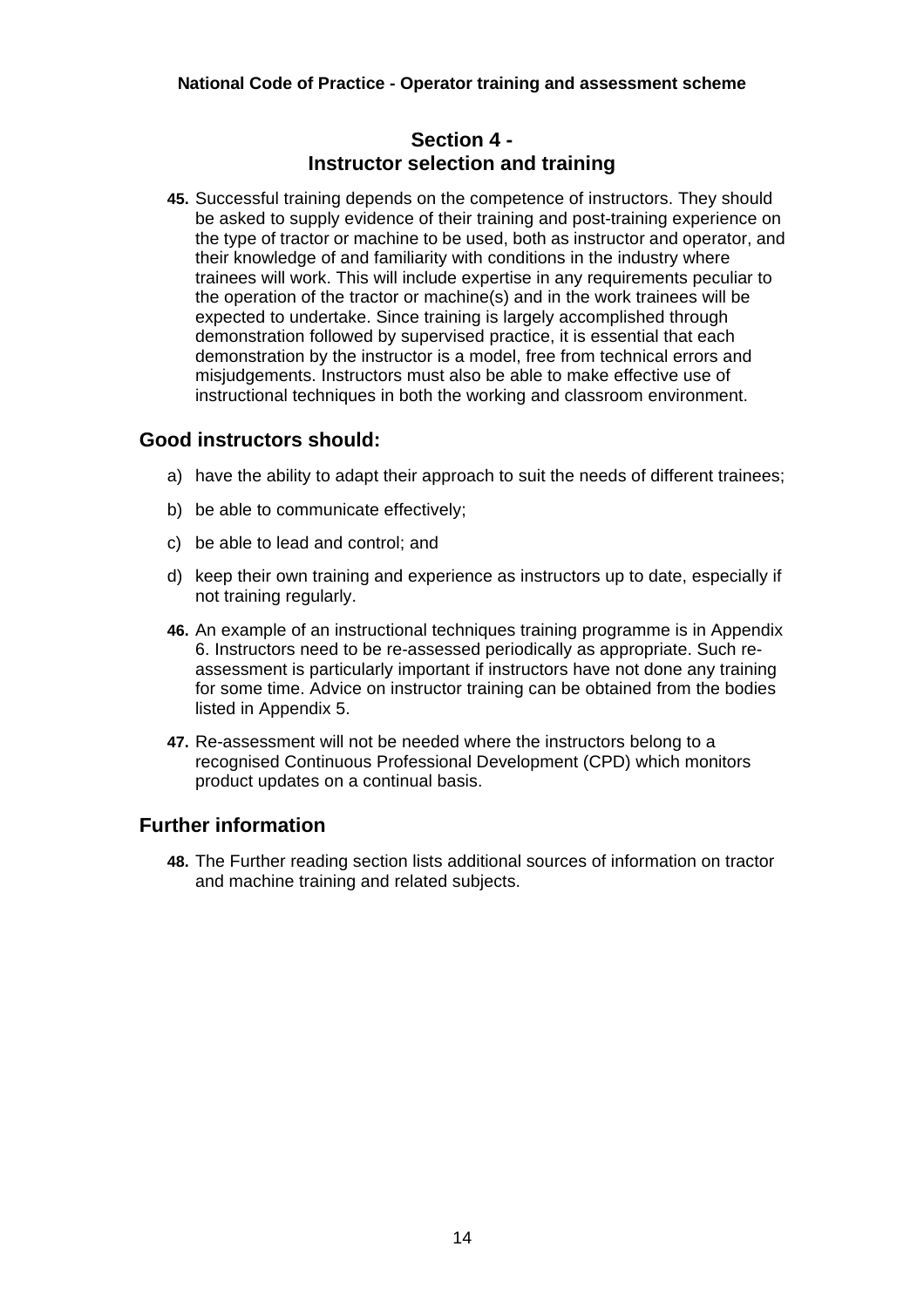## **Appendix 1 Items to be covered in a installation course**

Objectives of the Installation Course

To provide the operator with basic understanding on how the controls of the tractor or machine function. No participative training and assessment is given. Only a formal outline is given on machine operation.

Items to be covered

- 1) Pre start up checks
- 2) Starting & stopping procedures
- 3) Hand brake and brake operation
- 4) Safe stop procedures
- 5) Levers and controls
- 6) Lights, reflectors, indicators & flashing beacons
- 7) Machine adjustment & maintenance
- 8) Warning devices
- 9) Tyre condition and wheel fixings
- 10) Steering mechanisms
- 11) Safety guards
- 12) Seat fixing and adjustment
- 13) Personal protective equipment
- 14) Safety decals and lights
- 15) Driving procedures on slopes
- 16) Safety interlock procedures
- 17) Safe systems of work
- 18) Operator manual awareness
- 19) Operator responsibilities
- 20) Vibration & noise levels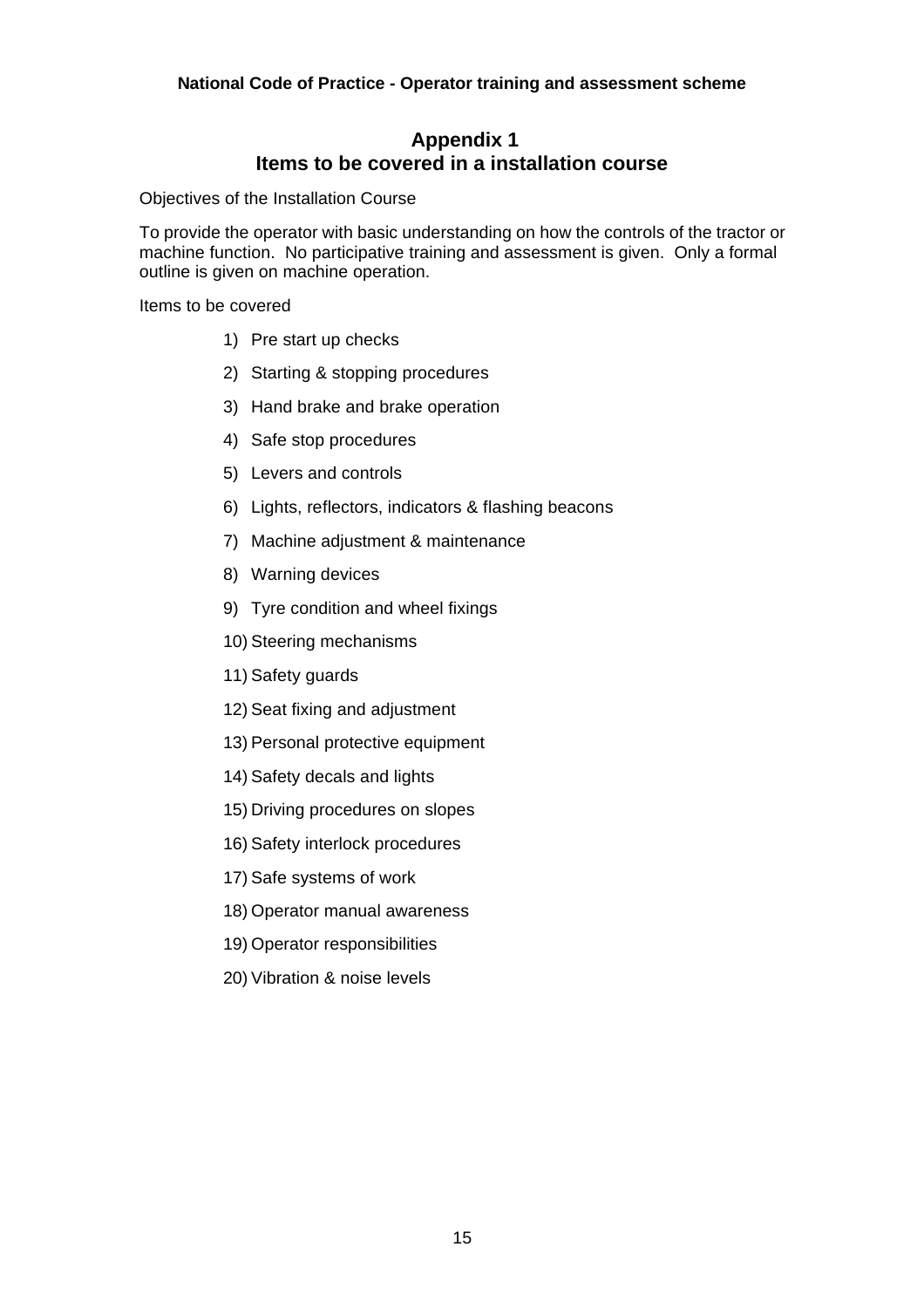## **Appendix 2**

## **Objectives to consider for inclusion in an Operator Training course**

On completion of training, the trainee should be able to do the following.

- 1) State the reasons for operator training, the risks associated with tractor and machine operations and the causes of tractor and machine accidents.
- 2) State the responsibilities of operators to themselves and others, including their duties under sections 7 and 8 of the Health and Safety at Work etc Act 1974.
- 3) Identify the basic construction and main components of the tractor or machine, stating its principles of operation.
- 4) Locate and state the purpose and method of use of all controls and instruments.
- 5) State the factors which affect machine stability, including: turning, especially related to speed and sharpness of turn; centres of gravity; and speed and smoothness of operation.
- 6) Follow correct procedures when loading, unloading vehicles and safe securing of vehicles.
- 7) Park the machine, following correct procedures and precautions;
- 8) Where applicable state the purpose, and demonstrate the procedures for the use, of safety devices including level indicators.
- 9) Carry out inspection and maintenance tasks appropriate to operators as required by the machine manufacturers and any relevant legislation.
- 10) State the actions to be taken in an emergency while in control of a tractor or machine, for example, action to be taken in the event of tipover or ingress of object into cutting mechanism.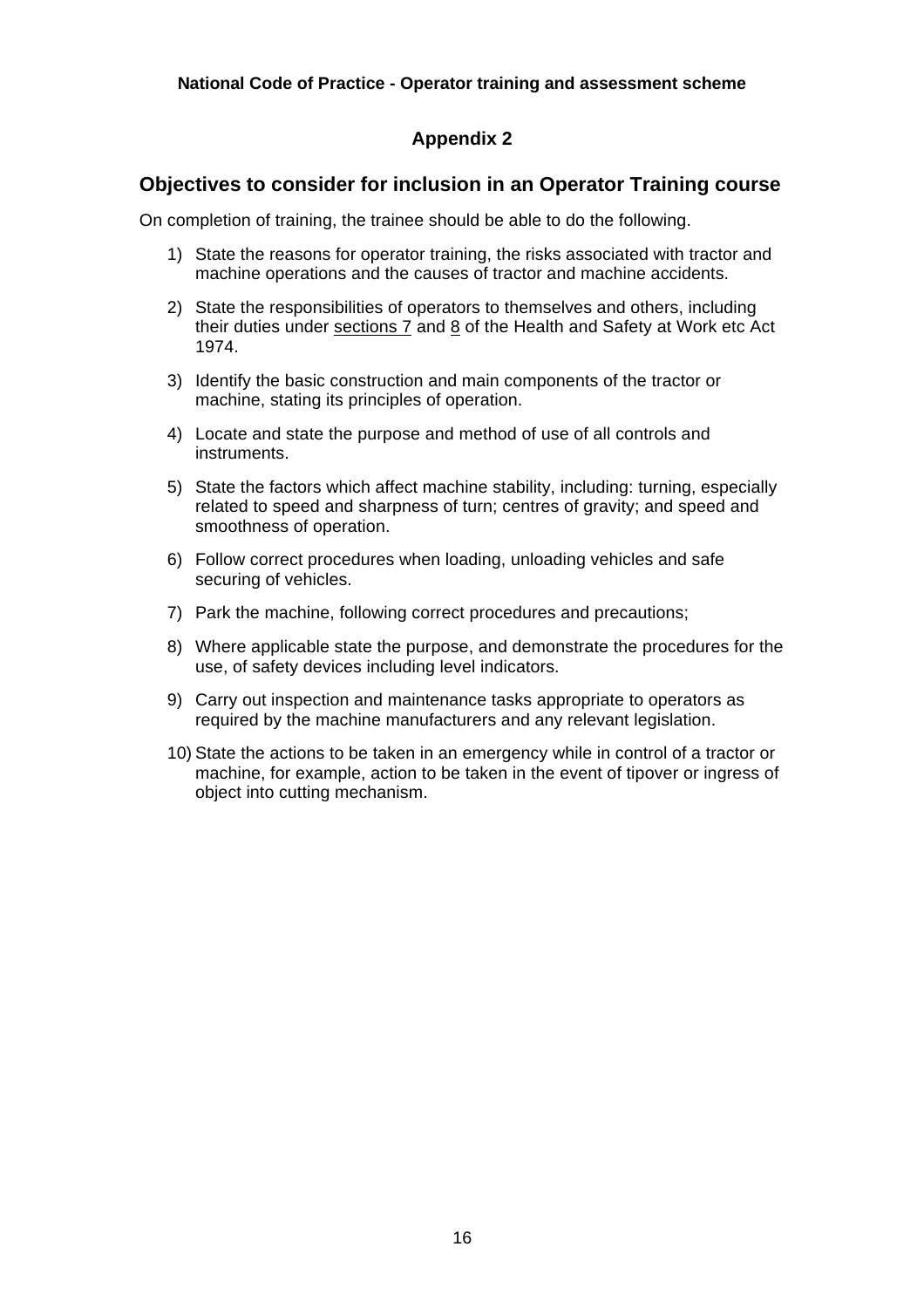## **Appendix 3**

## **Qualifications required by trainers / instructors / assessors**

#### **Installation Course**

- 1) A minimum of 5 years experience or evidence of industry experience on the type of tractor or machine being installed. E.g. manufactures training courses.
- 2) A member of the Lantra Professional register or equivalent register providing evidence of Continuous Professional Development.

#### **Instructors**

- 1) A member of the Lantra Professional register or equivalent register providing evidence of Continuous Professional Development.
- 2) Holds an Instructional Techniques Certificate
- 3) Holds the appropriate Assessment qualification from the Employment NTO.
- 4) Has completed the Technical Training on each type of tractor and machine.
- 5) A minimum of 5 years experience or evidence of industry experience on the type of tractor or machine being installed. E.g. manufactures training courses.

#### **Assessors**

- 1. An assessor should also meet the requirements set out by the relevant awarding body.
- 2. A minimum of 5 years experience or evidence of industry experience on the type of tractor or machine being installed. E.g. manufactures training courses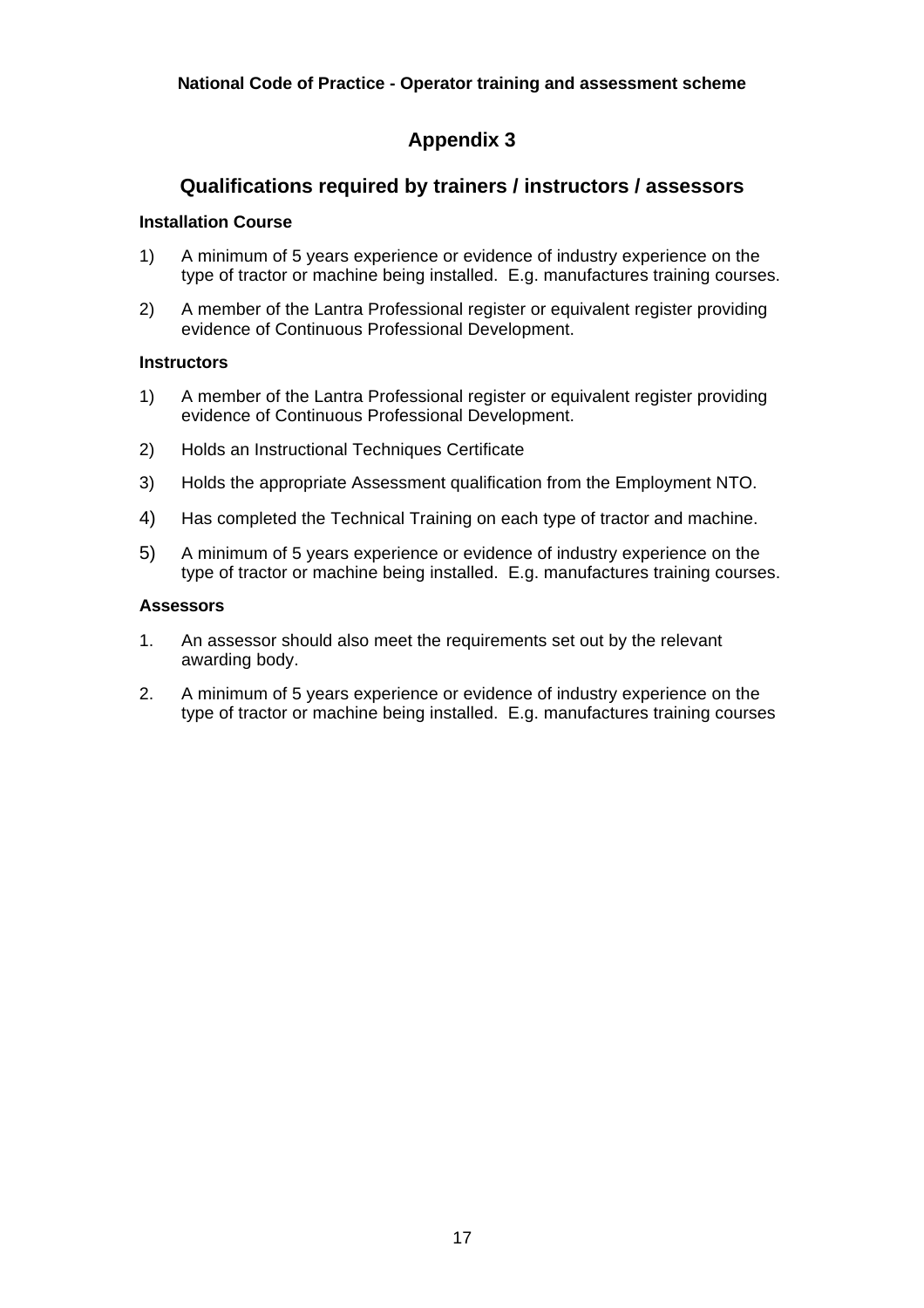#### **Appendix 4: Examples of organisations competent to deliver recognised training and / or assessment courses.**

#### **For any organisation to deliver a training course, only a competent person will be able to deliver the courses.**

A competent person will have the following qualifications:

- 1) A recognised Instructional Techniques Training Certificate
- 2) A recognised valid Emergency First Aid Certificate
- 3) The recognised assessor qualification from the Employment NTO (not required for training course provision only)
- 4) The relevant technical skills to deliver a course on the relevant machine.
- 5) Covered by Public Liability, Professional Indemnity and Personal Liability insurance.

#### **BAGMA Training and Assessment Centres**

**Delivery** – both Training and Assessment Courses.

**Criteria** – All staff registered though BAGMA will hold all the above qualifications and also a member of the Lantra Professional Register to ensure CPD of the competent staff.

Colleges

Golf Training Committee approved centres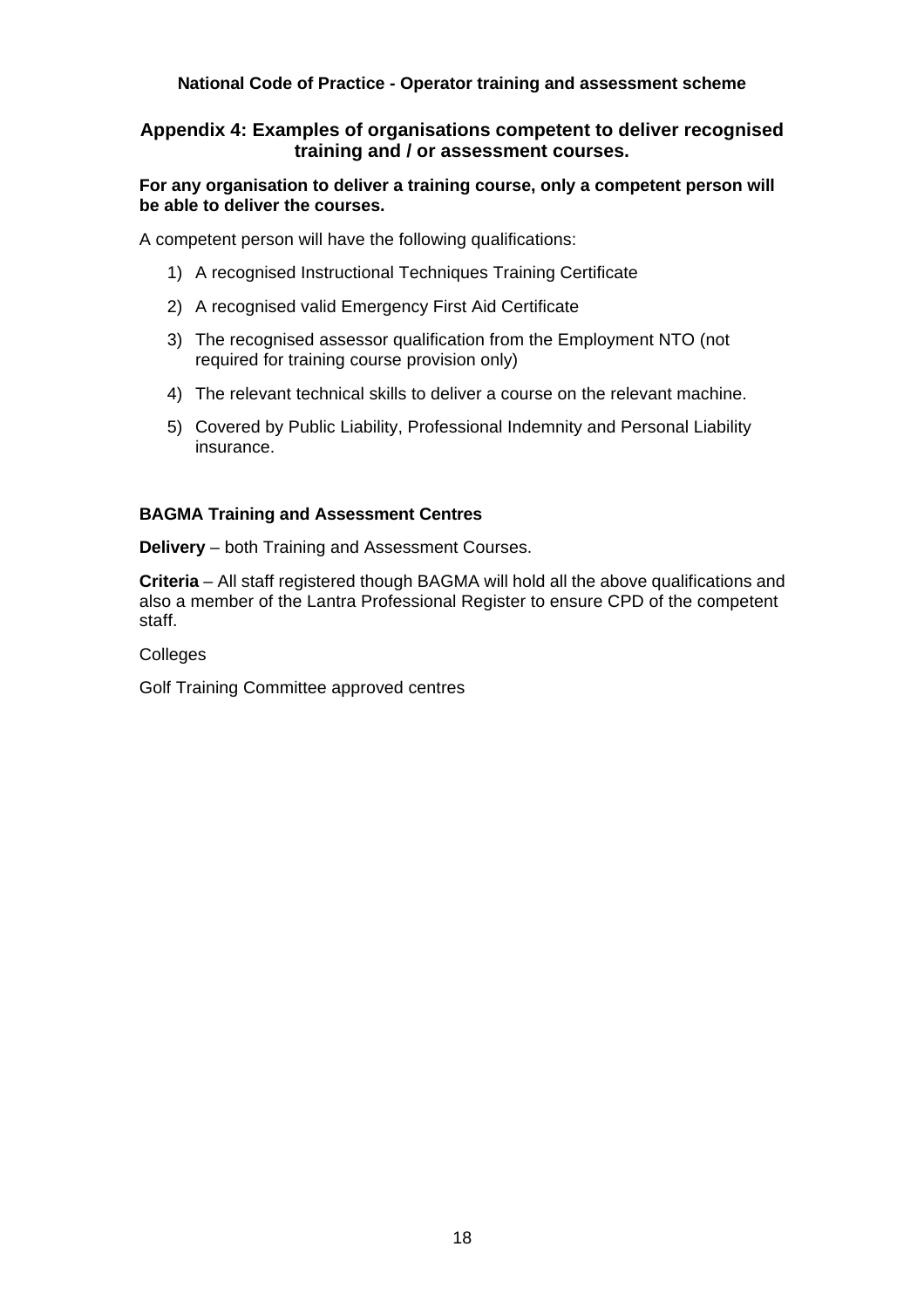## **Appendix 5**

## **Recognised accrediting bodies**

**49.** The bodies listed below have been recognised to train instructors and/or to train, test and certificate operators. The nature and scope of their accreditation schemes are briefly described.

## **Lantra National Training Organisation Ltd**

NAC, Kenilworth, Warwickshire CV8 2UG (helpline Tel: 0345 078007).

Lantra National Training Organisation Ltd provides access to training for those working in land-based and related industries. This includes a national instructor registration scheme and a national training provider registration scheme. Tractors or machines of the types used on golf courses in amenity horticulture, sports turf and landscapes industries.

## **Lantra Awards**

Lantra Awards has developed a wide range of integrated training and assessment courses including integrated training & assessment courses.

Lantra Awards:

- $\triangleright$  courses are available through a national network of registered training providers, including BAGMA, and are usually run on employers' premises;
- $\triangleright$  issues certificates of basic training when operators have met training objectives;
- $\triangleright$  trains, and updates instructors

Further details can be obtained from Lantra National Training Organisation Ltd on its information services helpline, Tel: 0345 078007.

#### **Assessment bodies**

#### **The National Proficiency Test Council (NPTC)**

The NPTC are not a training organisation. They are able to provide independent assessment where separate assessment is required for N/SVQ requirements.

Further details from the National Proficiency Test Council, National Centre, Stoneleigh, Warwickshire. CV8 2LG. Tel: 02476 67 65 53. Fax: 02476 69 61 28. email: information@nptc.org.uk. www.nptc.org.uk